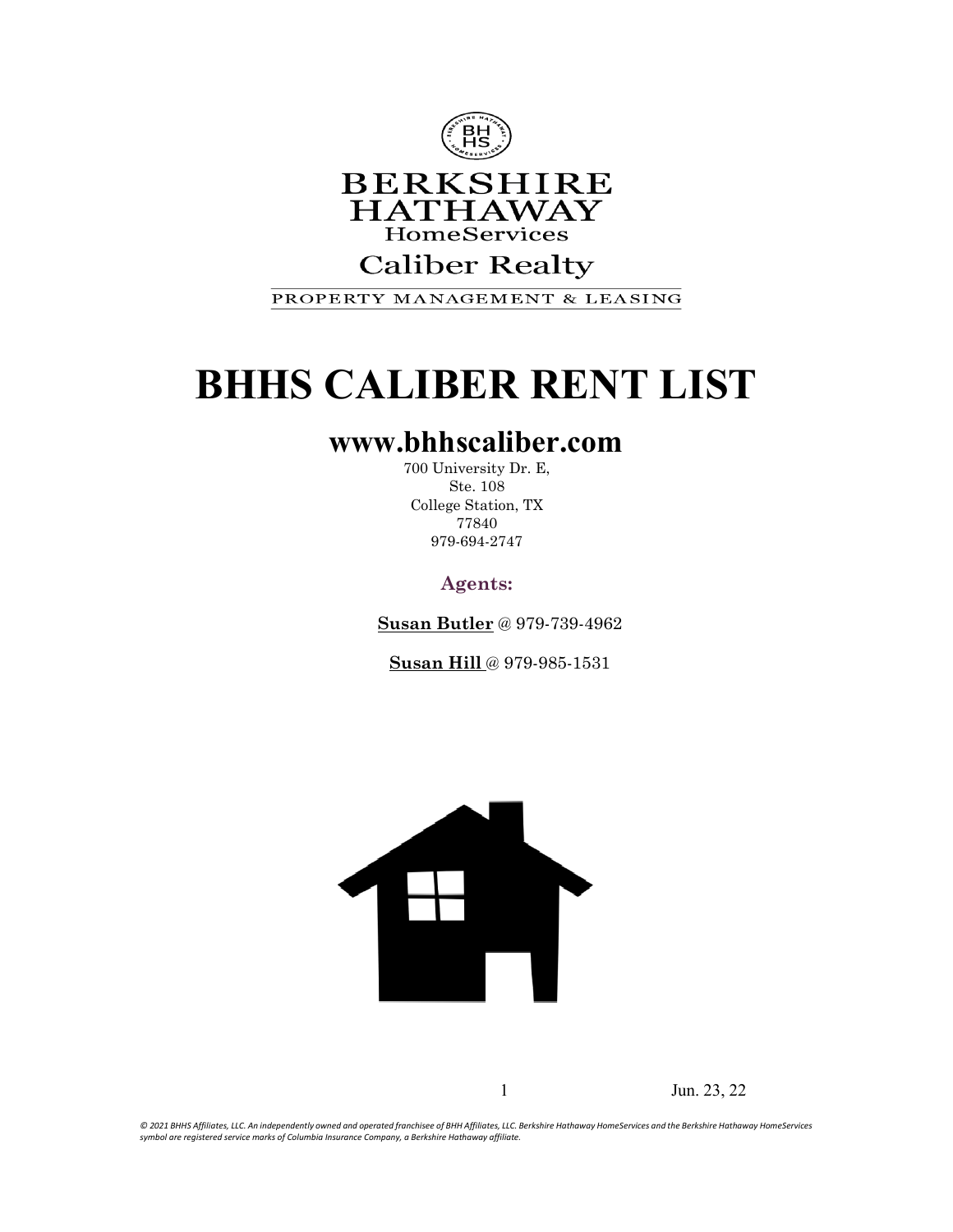# **TOWNHOME STYLE APARTMENT HOMES**

#### **424 TAUBER STREET #303**

COLLEGE STATION, TX 77840 **RENT \$1190 DEPOSIT \$99 BED/BATH 1br/1.5ba AVAILABLE 8/5/22 \$500 FREE RENT.** Unique townhome style apartment located in quiet, gated community just walking distance from Texas A&M University. This A-Plus property features oversized closets, stainless appliances, and granite countertops. Washer and dryer **included**. Internet and water paid for by owner. Short-term lease available at \$1225.

**Pet policy:** Pets allowed, \$400 deposit per pet, ½ refundable

#### **424 TAUBER STREET #304**

COLLEGE STATION, TX 77840

| <b>RENT</b> | <b>DEPOSIT</b> | <b>BED/BATH</b>                    | <b>AVAILABLE</b> |
|-------------|----------------|------------------------------------|------------------|
| \$1190      | \$99           | 1 <sub>br</sub> /1.5 <sub>ba</sub> | 8/1/22           |

**\$500 FREE RENT.** Unique townhome style apartment located in quiet, gated community just walking distance from Texas A&M University. This A-Plus property features oversized closets, stainless appliances, and granite countertops. Washer and dryer **included**. Internet and water paid for by owner. Short-term lease available at \$1225.

**Pet policy:** Pets allowed, \$400 deposit per pet, ½ refundable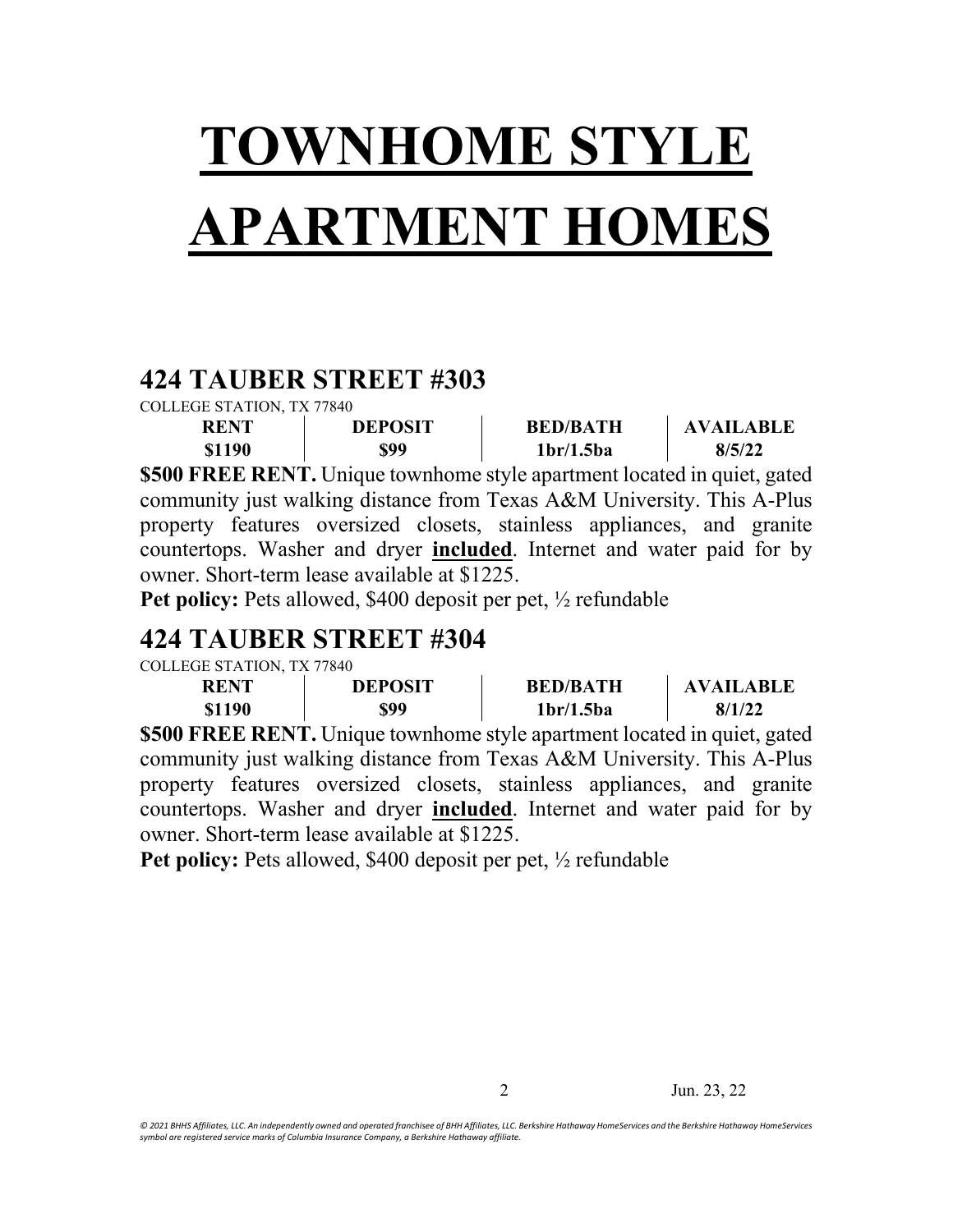#### **424 TAUBER STREET #307**

COLLEGE STATION, TX 77840

| <b>RENT</b> | <b>DEPOSIT</b> | <b>BED/BATH</b>                    | <b>AVAILABLE</b> |
|-------------|----------------|------------------------------------|------------------|
| \$1190      | \$99           | 1 <sub>br</sub> /1.5 <sub>ba</sub> | 8/7/22           |

**\$500 FREE RENT.** Unique townhome style apartment located in quiet, gated community just walking distance from Texas A&M University. This A-Plus property features oversized closets, stainless appliances, and granite countertops. Washer and dryer **included**. Internet and water paid for by owner. Short-term lease available at \$1225.

**Pet policy:** Pets allowed, \$400 deposit per pet, ½ refundable

#### **424 TAUBER STREET #308**

| COLLEGE STATION. TX 77840 |                |                                    |                  |
|---------------------------|----------------|------------------------------------|------------------|
| <b>RENT</b>               | <b>DEPOSIT</b> | <b>BED/BATH</b>                    | <b>AVAILABLE</b> |
| \$1190                    | \$99           | 1 <sub>br</sub> /1.5 <sub>ba</sub> | NOW!             |

**\$500 FREE RENT.** Unique townhome style apartment located in quiet, gated community just walking distance from Texas A&M University. This A-Plus property features oversized closets, stainless appliances, and granite countertops. Washer and dryer **included**. Internet and water paid for by owner. Short-term lease available at \$1225.

**Pet policy:** Pets allowed, \$400 deposit per pet, ½ refundable

### **424 TAUBER STREET #309**

| COLLEGE STATION. TX 77840 |                |                                    |                   |
|---------------------------|----------------|------------------------------------|-------------------|
| <b>RENT</b>               | <b>DEPOSIT</b> | <b>BED/BATH</b>                    | <b>AVAILABLE</b>  |
| \$1190                    | \$99           | 1 <sub>br</sub> /1.5 <sub>ba</sub> | <b>Model Unit</b> |

**\$500 FREE RENT.** Unique townhome style apartment located in quiet, gated community just walking distance from Texas A&M University. This A-Plus property features oversized closets, stainless appliances, and granite countertops. Washer and dryer **included**. Internet and water paid for by owner. Short-term lease available at \$1225.

**Pet policy:** Pets allowed, \$400 deposit per pet, ½ refundable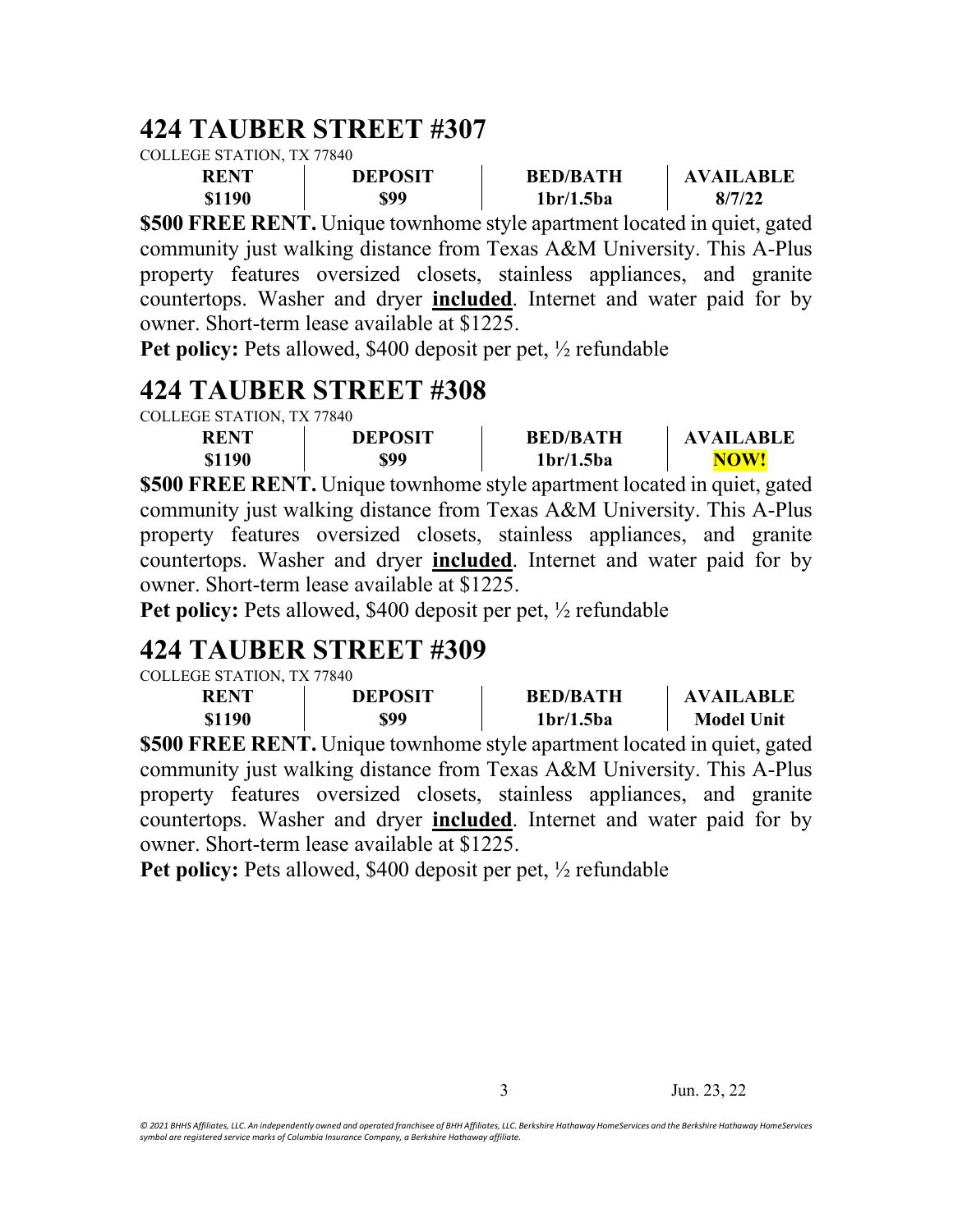### **424 TAUBER STREET #316**

| COLLEGE STATION, TX 77840 |  |
|---------------------------|--|
|                           |  |

| <b>RENT</b> | <b>DEPOSIT</b> | <b>BED/BATH</b>                    | <b>AVAILARLE</b> |
|-------------|----------------|------------------------------------|------------------|
| \$1190      | \$99           | 1 <sub>br</sub> /1.5 <sub>ba</sub> | 8/5/22           |

**\$500 FREE RENT.** Unique townhome style apartment located in quiet, gated community just walking distance from Texas A&M University. This A-Plus property features oversized closets, stainless appliances, and granite countertops. Washer and dryer **included**. Internet and water paid for by owner. A short lease is available at \$1225.

Pet policy: Pets allowed, \$400 deposit per pet,  $\frac{1}{2}$  refundable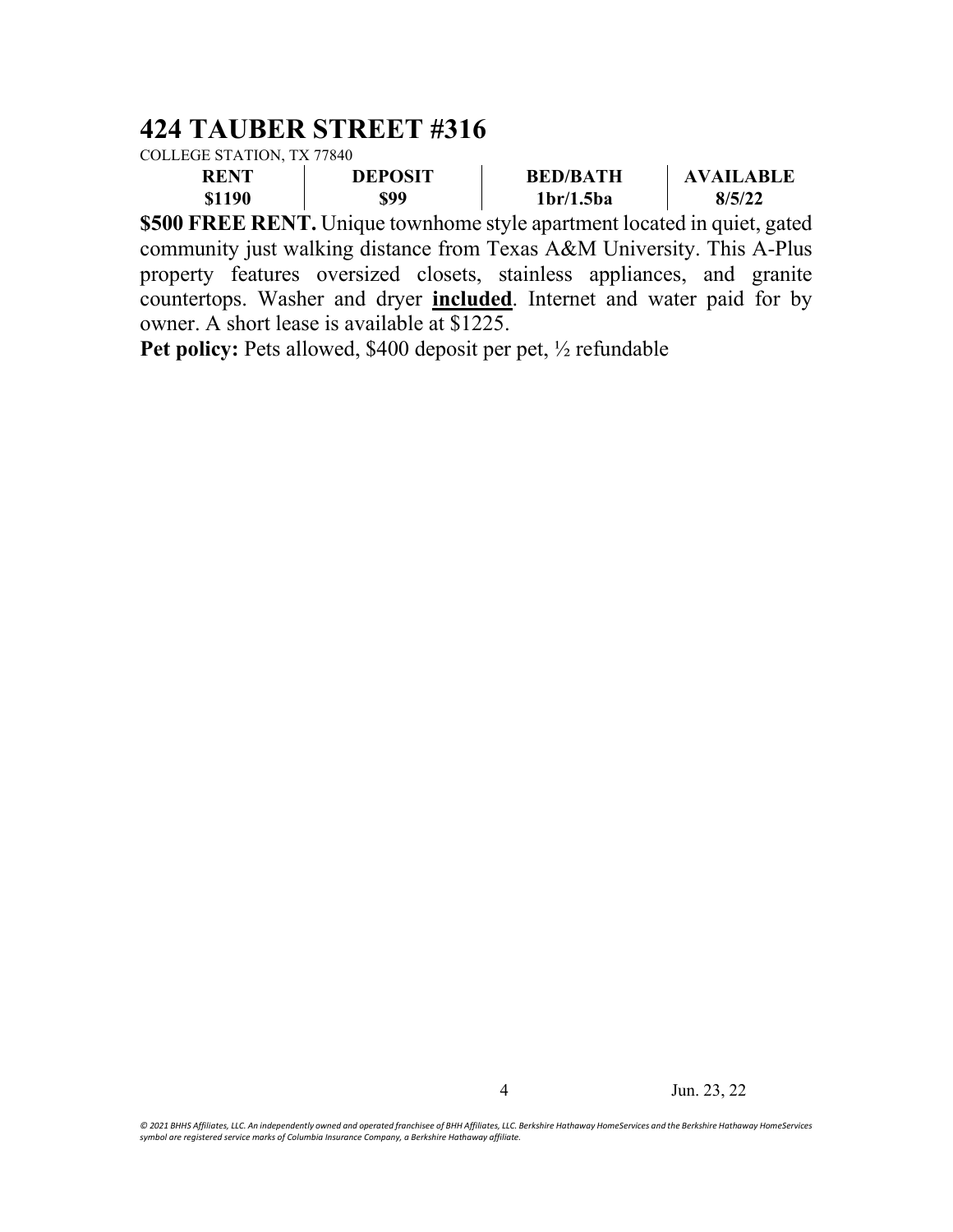## **HOUSES**

#### **2109 CHIPPENDALE STREET**

COLLEGE STATION, TX 77845

| <b>RENT</b> | <b>DEPOSIT</b> | <b>BED/BATH</b> | <b>AVAILABLE</b> |
|-------------|----------------|-----------------|------------------|
| \$2300      | \$1800         | 4br/2.5ba       | 7/27/22          |

Huge 4 bed, 2.5 bath in Emerald Forest. This home features 2 dining areas, very spacious living room and large bedrooms. With tile flooring throughout and a back patio this home is perfect for entertainment. Washer/dryer **included**.

**Pet policy:** Pets allowed, \$450 per pet, ½ refundable

#### **201 HIGHLANDS STREET**

COLLEGE STATION, TX 77840

| <b>RENT</b> | <b>DEPOSIT</b> | <b>BED/BATH</b>                  | <b>AVAILABLE</b> |
|-------------|----------------|----------------------------------|------------------|
| \$1325      | \$900          | 3 <sub>br</sub> /1 <sub>ba</sub> | 8/8/22           |

On George Bush just across from the beautiful Kyle Field! This 3 bedroom, 1 bath house makes a great spot for students needing to be just a walk from TAMU. This home features all kitchen appliances and washer/dryer **connections** included.

**Pet policy:** Pets allowed, \$450 per pet, ½ refundable

#### **4117 MCFARLAND DRIVE**

COLLEGE STATION, TX 77845

| <b>RENT</b> | <b>DEPOSIT</b> | <b>BED/BATH</b> | <b>AVAILABLE</b> |
|-------------|----------------|-----------------|------------------|
| \$1850      | \$1850         | 4br/4ba         | 8/1/22           |

Minutes to campus, this home has an open living area, privacy fenced yard, each bedroom that comes with their own bathroom & walk-in closets. Washer/dryer **included** which means no trips to the laundromat!

Pet policy: Pets allowed, \$400 per pet, 1/2 refundable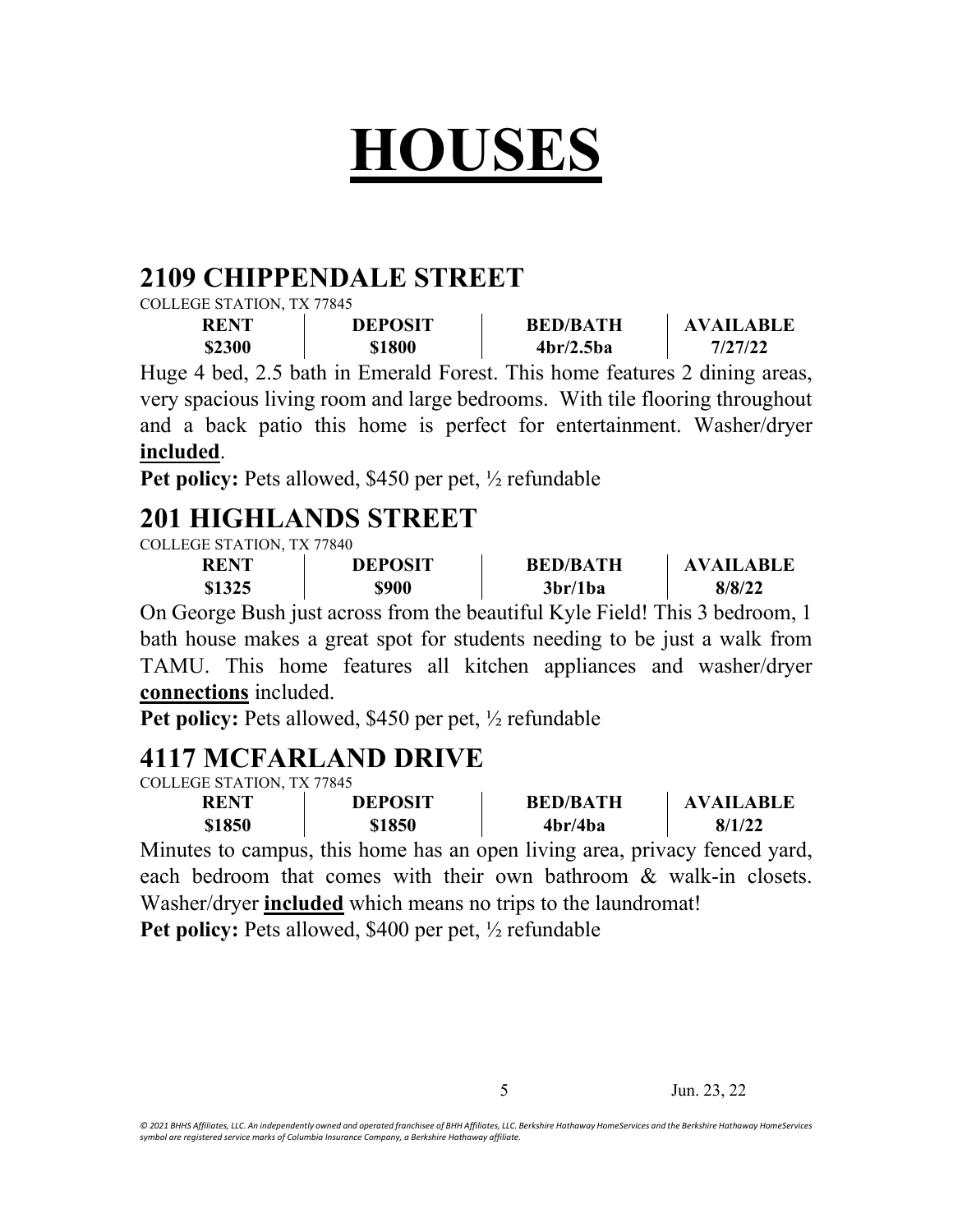#### **1302 TIMM DRIVE\***

COLLEGE STATION, TX 77845

| <b>RENT</b> | <b>DEPOSIT</b> | <b>BED/BATH</b> | <b>AVAILABLE</b> |
|-------------|----------------|-----------------|------------------|
| \$2200      | \$2200         | 4br/2.5ba       | 7/29/22          |

This lovely 4 bedroom, 2.5 bath is a short walk to Texas A&M University. The home features granite counter tops, a large side by side stainless steel fridge, large ceramic tile dining area, and enough space for you and your roommates to enjoy yourselves. The privacy fenced backyard is HUGE and comes with a bonus stand-alone storage shed! The garage has been converted in to a main bedroom but the driveway is spacious and can comfortably fit more than on car. On a private cul-de-sac. Washer/dryer **connections** included.

**Pet policy:** Pets allowed, \$500 per pet, \$400 refundable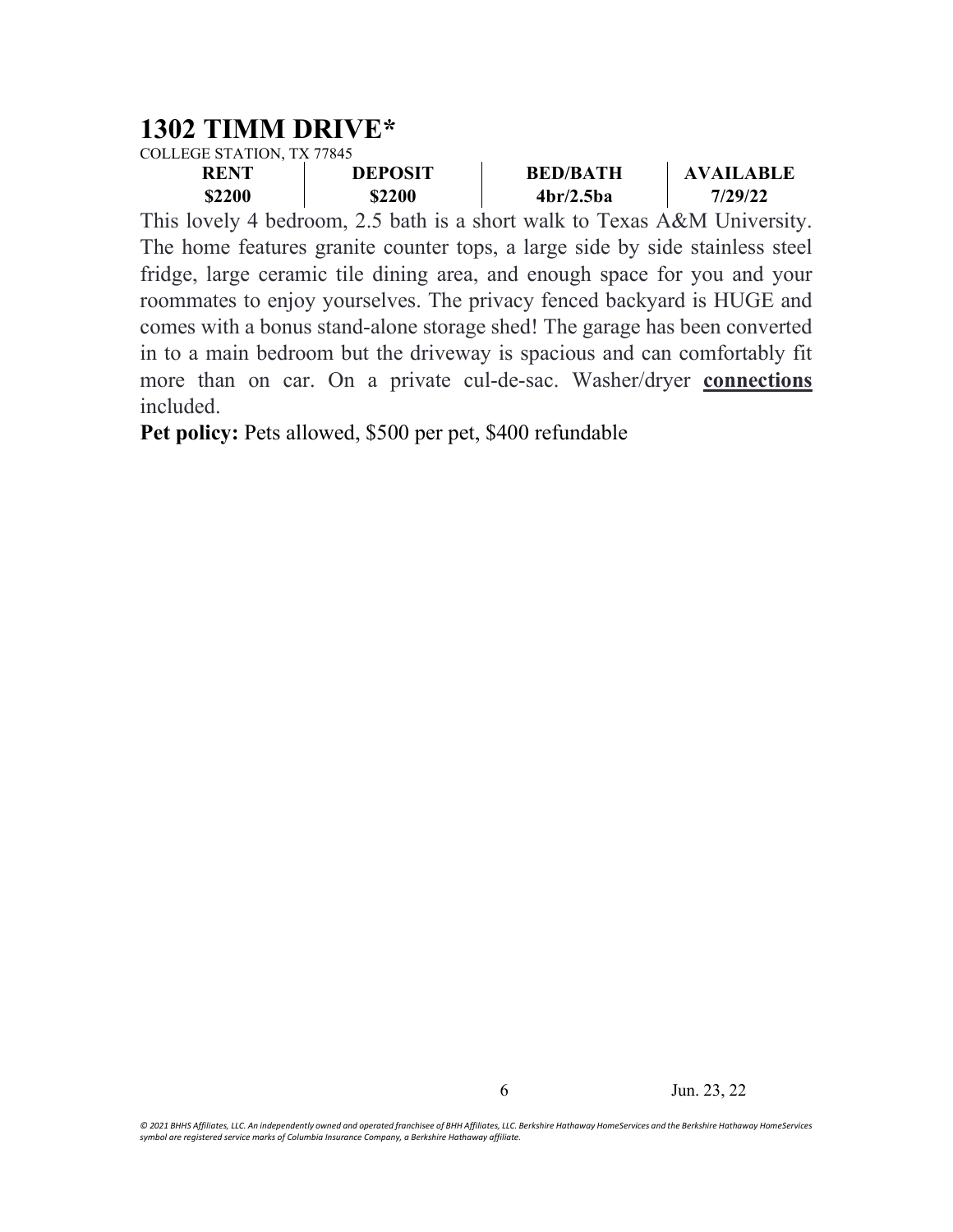# **FOURPLEXES**

#### **2402 BLANCO DRIVE #C**

| COLLEGE STATION, TX 77845 |                                                                             |                                  |                  |
|---------------------------|-----------------------------------------------------------------------------|----------------------------------|------------------|
| <b>RENT</b>               | <b>DEPOSIT</b>                                                              | <b>BED/BATH</b>                  | <b>AVAILABLE</b> |
| \$780                     | \$675                                                                       | 2 <sub>br</sub> /1 <sub>ba</sub> | 7/11/22          |
|                           | This 2 bedroom and 1 bathroom unit is located in the Southwood Valley area. |                                  |                  |
|                           | I our earn and nost control provided by owner Wesher/drygr included         |                                  |                  |

Lawn care and pest control provided by owner. Washer/dryer **included**. **Pet policy:** Small pets allowed, \$400 deposit per pet, ½ refundable

#### **2402 BLANCO DRIVE #D**

| COLLEGE STATION, TX 77845 |  |
|---------------------------|--|

| <b>RENT</b> | <b>DEPOSIT</b> | <b>BED/BATH</b>                                                                                                                                              | <b>AVAILABLE</b> |
|-------------|----------------|--------------------------------------------------------------------------------------------------------------------------------------------------------------|------------------|
| \$780       | <b>S675</b>    | 2 <sub>br</sub> /1 <sub>ba</sub>                                                                                                                             | 7/11/22          |
|             |                | $\mathbf{1}$ . The discussed on $\mathbf{1}$ to the set of the late of the disc $\mathbf{1}$ . $\mathbf{0}$ and $\mathbf{1}$ . The discussed of $\mathbf{1}$ |                  |

This 2 bedroom and 1 bathroom unit is located in the Southwood Valley area. Lawn care and pest control provided by owner. Washer/dryer **included**. **Pet policy:** Small pets allowed, \$400 deposit per pet, ½ refundable

### **2000 LONGMIRE BLDG 13 #9**

| COLLEGE STATION, TX 77840 |  |
|---------------------------|--|
|                           |  |

| <b>RENT</b> | <b>DEPOSIT</b> | <b>BED/BATH</b>                  | <b>AVAILABLE</b> |
|-------------|----------------|----------------------------------|------------------|
| \$820       | \$700          | 2 <sub>br</sub> /1 <sub>ba</sub> | <b>COMING</b>    |
|             |                |                                  | SOON!            |

This newly updated unit has brand new flooring, new countertops, and new kitchen appliances. It is centrally located and close to everything in the College Station area and on the shuttle route. Washer/dryer **connections** included. Lawn care is provided by owner.

**Pet policy:** Small pets allowed, \$400 deposit per pet, ½ refundable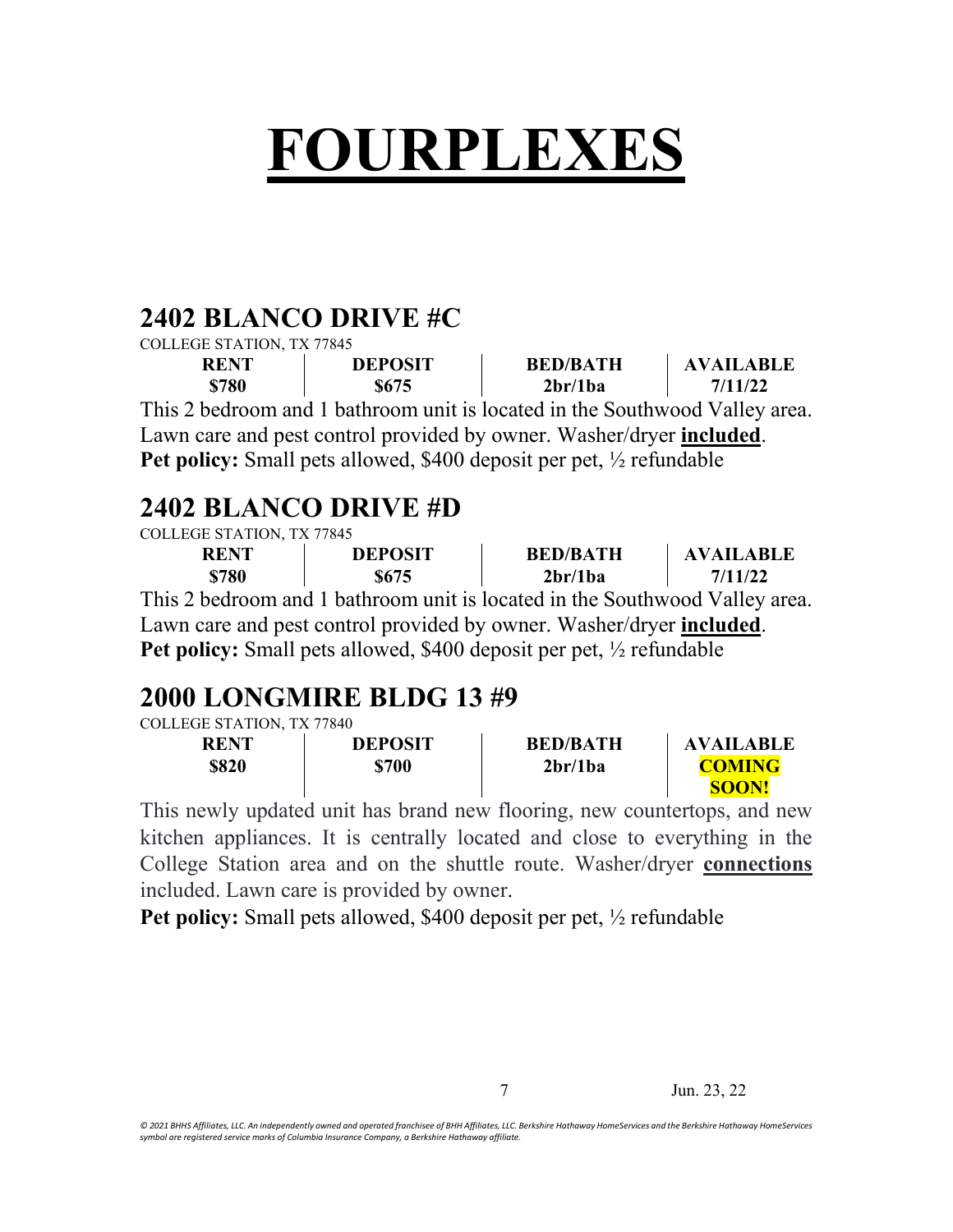#### **1000 SUMMER COURT #A**

COLLEGE STATION, TX 77840

| <b>RENT</b> |       | <b>DEPOSIT</b> |              | <b>BED/BATH</b> |                                  | <b>AVAILABLE</b> |                                                                       |  |
|-------------|-------|----------------|--------------|-----------------|----------------------------------|------------------|-----------------------------------------------------------------------|--|
|             | \$700 |                | <b>\$600</b> |                 | 2 <sub>br</sub> /2 <sub>ba</sub> |                  | 8/1/22                                                                |  |
|             |       |                |              |                 |                                  |                  | Almost 1000 square feet, outside storage, all kitchen appliances plus |  |

washer/dryer **connections** included. On TAMU bus route. Lawncare, pest control, and water paid for by owner.

**Pet policy:** Small pets only, \$400 deposit per pet, ½ refundable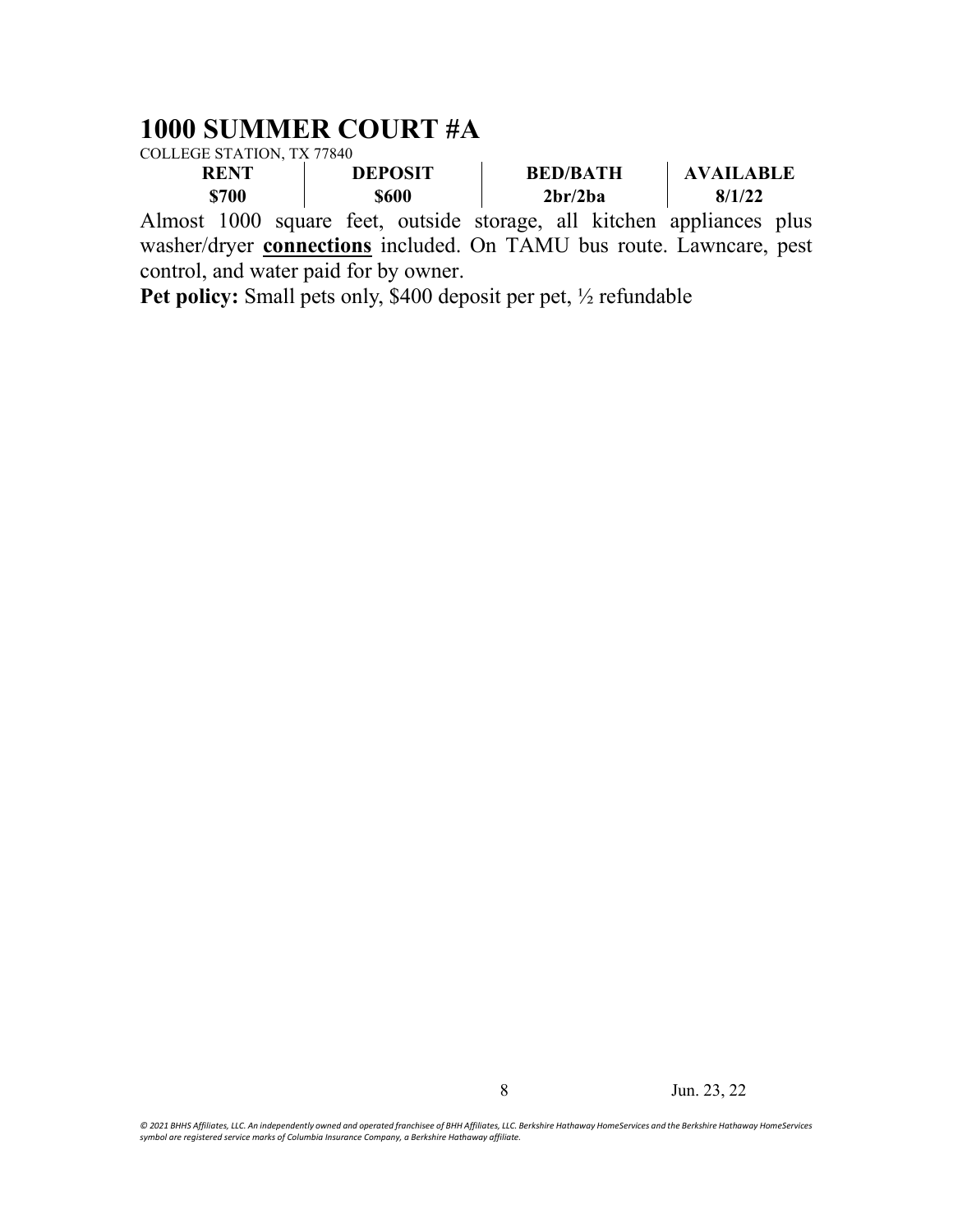## **TOWNHOMES/CONDOS**

#### **602 CHERRY STREET #123**

COLLEGE STATION, TX 77840

| <b>RENT</b> | <b>DEPOSIT</b> | <b>BED/BATH</b> | <b>AVAILABLE</b> |
|-------------|----------------|-----------------|------------------|
| \$1175      | \$800          | 1br/1ba         | 7/15/22          |

A-plus upscale property tucked away at the Venizian Villas on Northgate. A rare find with a contemporary floorplan and covered parking. These luxury apartments feature large bedrooms, walk-in closets, a full kitchen, granite countertops, ceramic tile, all stainless steel appliances plus washer/dryer **included**.

**Pet policy:** Small pets only, \$400 deposit per pet, ½ refundable

#### **1901 HOLLEMAN DRIVE W. #505 (DOUBLE TREE CONDOS)** COLLEGE STATION, TX 77840

| <b>RENT</b> | <b>DEPOSIT</b> | <b>BED/BATH</b> | <b>AVAILABLE</b> |
|-------------|----------------|-----------------|------------------|
| \$625       | \$550          | 1br/1ba         | 7/1/22           |

One-bedroom units this large are hard to find! Conveniently located off of Holleman at Double Tree Condos, this unit features a large walk-in closet and most kitchen appliances. The grounds boast an on-site pool and laundry room, on TAMU shuttle route. Water paid for by owner.

**Pet policy:** Small pets only, \$450 deposit per pet, ½ refundable

#### **3007 TOWERS PKWY**

COLLEGE STATION, TX 77845

| <b>RENT</b> | <b>DEPOSIT</b> | <b>BED/BATH</b> | <b>AVAILABLE</b> |
|-------------|----------------|-----------------|------------------|
| \$2250      | \$1700         | 4br/4ba         | 7/22/22          |
|             |                |                 |                  |

You'll love this new gorgeous, fully furnished 4 bedroom and 4 bath townhouse just a short drive from TAMU campus and on the bus route. Located in The Barracks and close to amenities, fitness park, cable wake boarding, lazy river, and fenced dog parks. Each bedroom has its own private bathroom and plenty of closet space. Stained concrete floors in the kitchen and bathrooms, carpet in living and common areas. Washer/dryer **included**. Owner pays lawncare, cable, and internet.

**Pet policy:** Pets allowed, \$450 deposit per pet, ½ refundable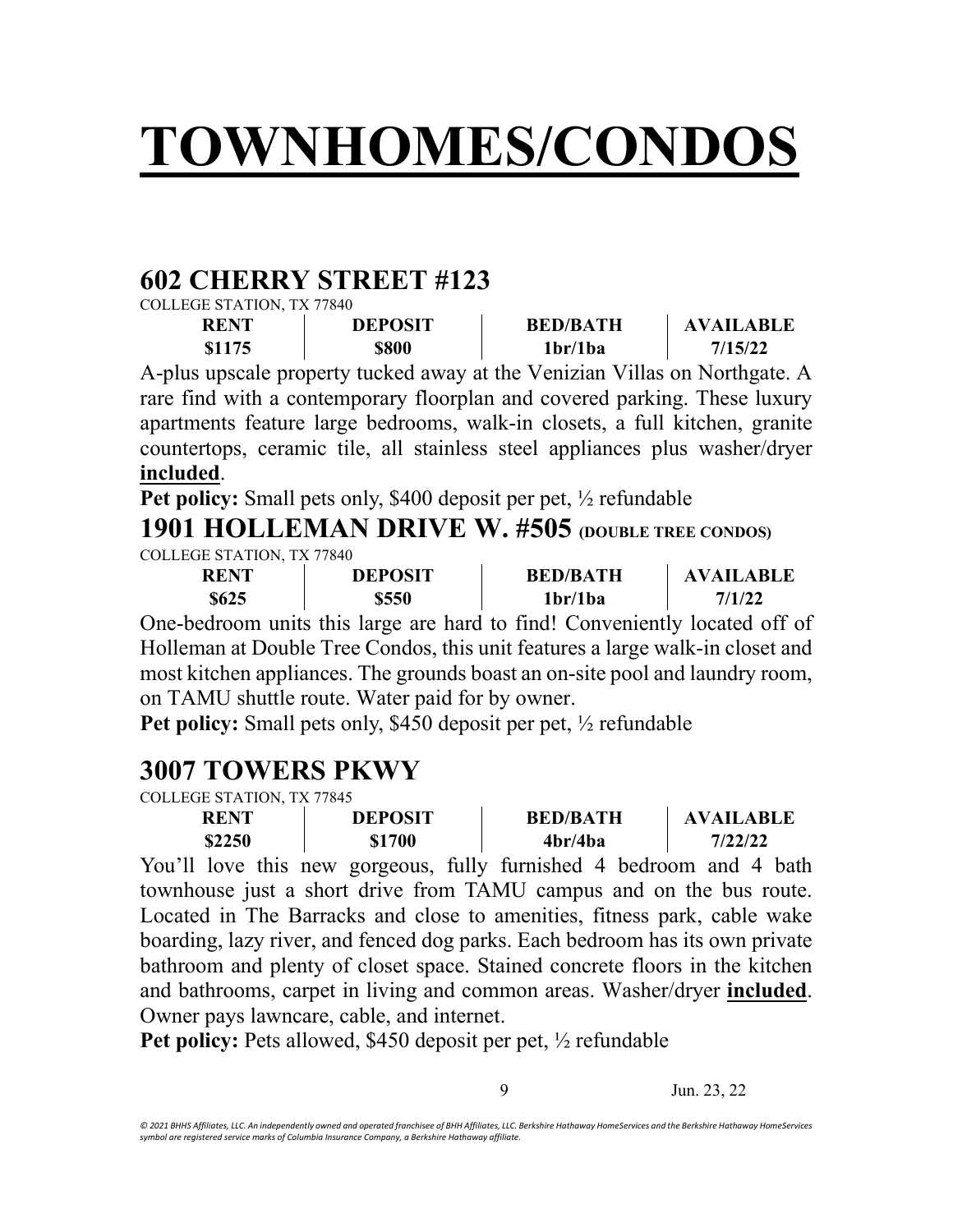#### **904 UNIVERSITY OAKS #100**

COLLEGE STATION, TX 77845

| <b>RENT</b>     |  | <b>DEPOSIT</b>                   | <b>BED/BATH</b> | <b>AVAILABLE</b> |
|-----------------|--|----------------------------------|-----------------|------------------|
| \$900<br>\$1025 |  | 2 <sub>br</sub> /2 <sub>ba</sub> | 7/18/22         |                  |
| . .             |  |                                  |                 | $\alpha$         |

This conveniently located 2 bedroom, 2 bath condo is a great location off of Harvey Road near restaurants, shopping and entertainment, and on TAMU bus route. This community has a pool, tennis courts, and mail room! Walk across the street to Wolf Pen Creek Trails which leads to the amphitheater. **Pet policy:** Pets negotiable with \$500 deposit per pet